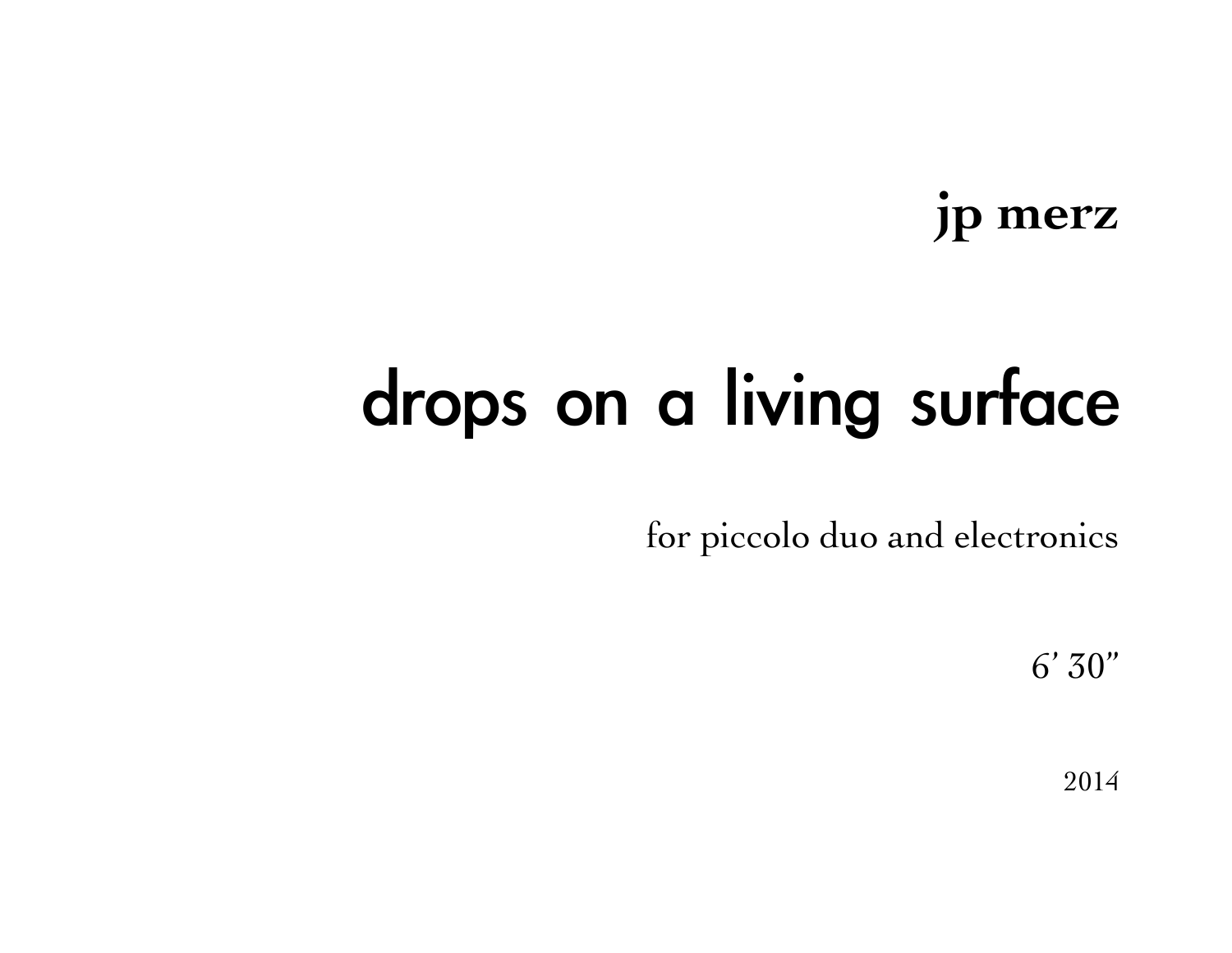### **Program Notes:**

This piece imagines the cone of a loudspeaker as a thin barrier between the physical and digital world -- a surface for drops of electricity to come alive. These drops begin quietly, almost bell-like, and accumulate into a majestic, electric rainstorm.

This piece was the result of a collaboration with flutists/piccoloists Caitlynn Winkler and Leo Sussman. Much thanks for their feedback and time spent on bringing this piece to life.

## **Technical Notes:**

- Equipment Needed: -a laptop -an audio interface
- -two condenser microphones
- -a single button MIDI foot pedal
- -a stereo PA

The performers should be facing each other at least 5 feet apart with their side to the audience. The microphones are plugged directly into the interface and should be placed as close to each performer as possible. The Piccolo 1 player should operate the foot pedal. While sound checking, start the patch and adjust the mic sensitivity so that quiet sounds trigger the "electric raindrops". Skip ahead to Cue 3 and make sure the loud bass sounds are not constantly triggering the "raindrops" (occasional triggering is alright). Adjust the dry level to blend the sound of the acoustic piccolos with the electronics; amplification may not be necessary/painful starting at Cue 9. Cue 9 should be the loudest section, the bass frequencies of the kick drum sound should be lie underneath the piccolos and the other electronics, rather than overpowering. 2 channels of audio are sent from interface to the PA.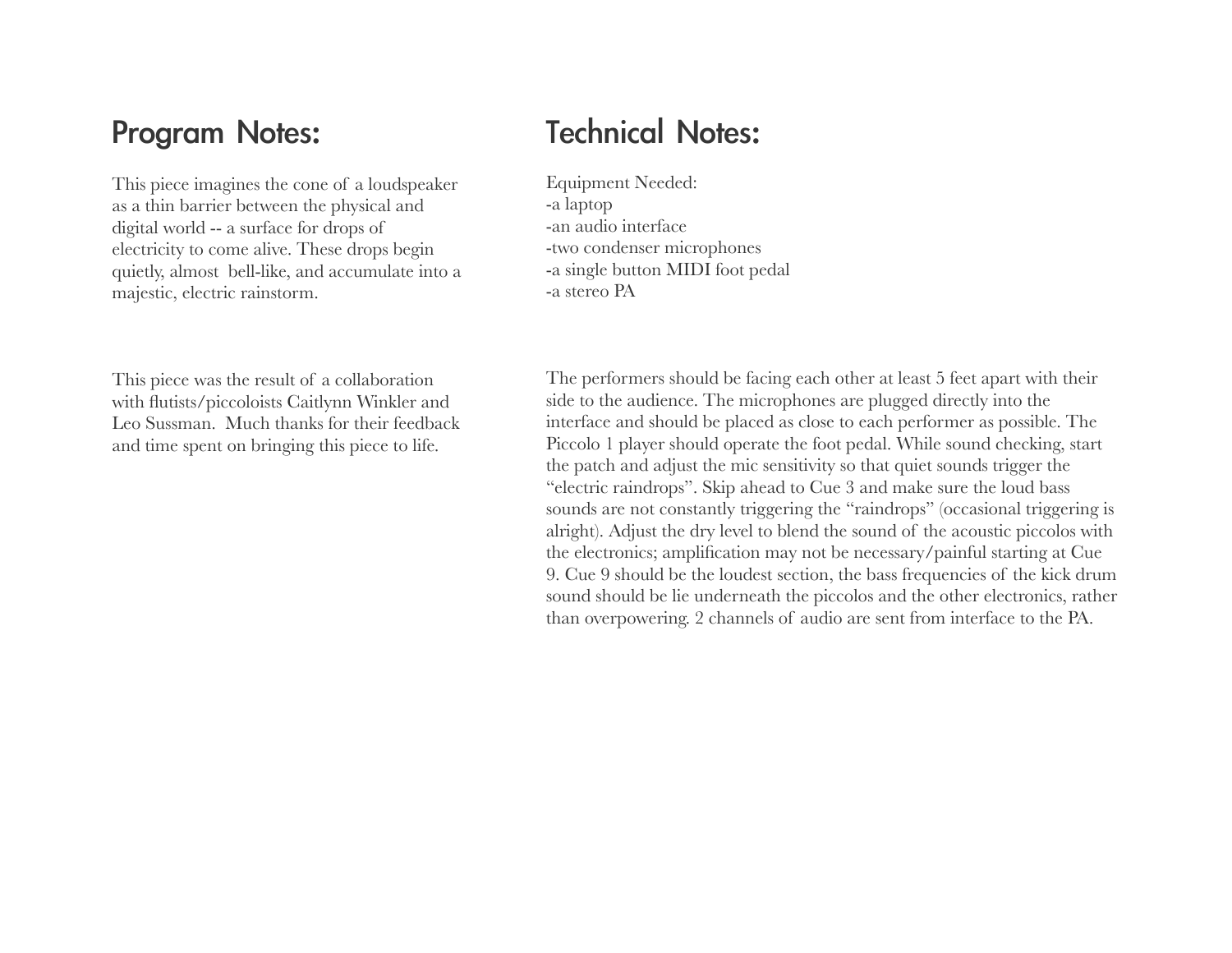# drops on a living surface the set of the set of the set of the set of the set of the set of the set of the set





Play given pitches in a similar fashion to the previous measure. (Staccato, chaotic, small groupings, segmented)<br>The intensity/density should increase over the first measure and descrease the same amount over the second me



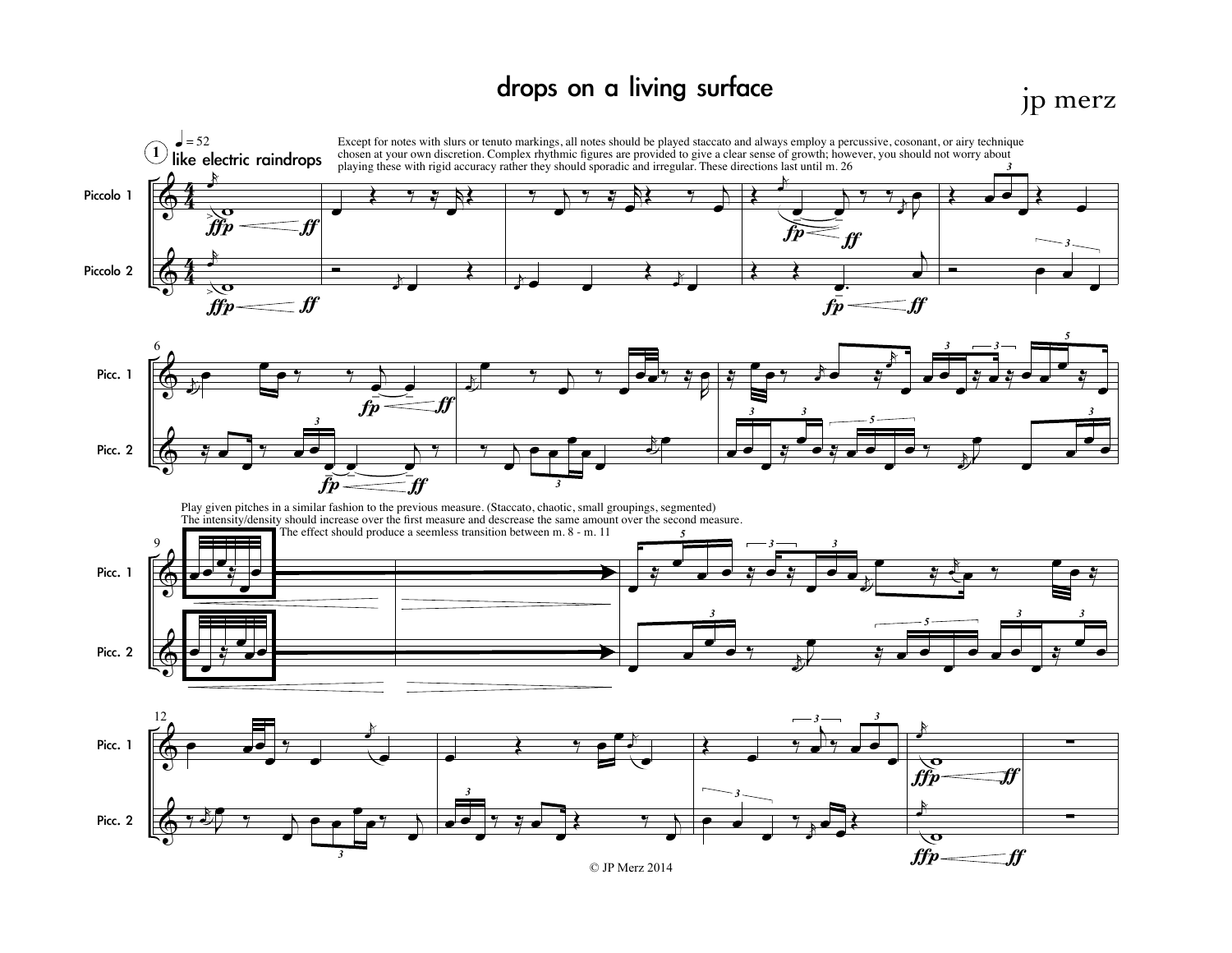





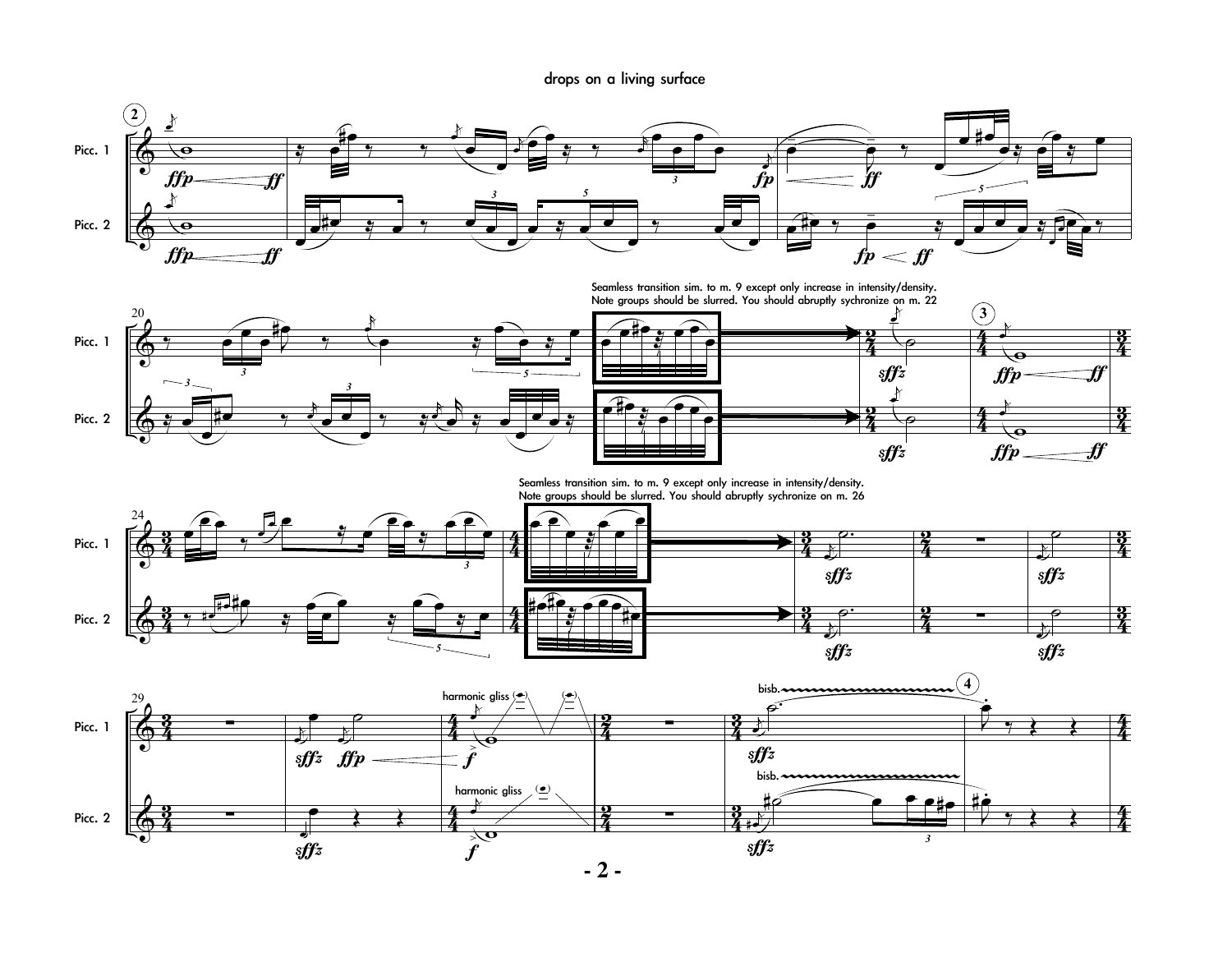





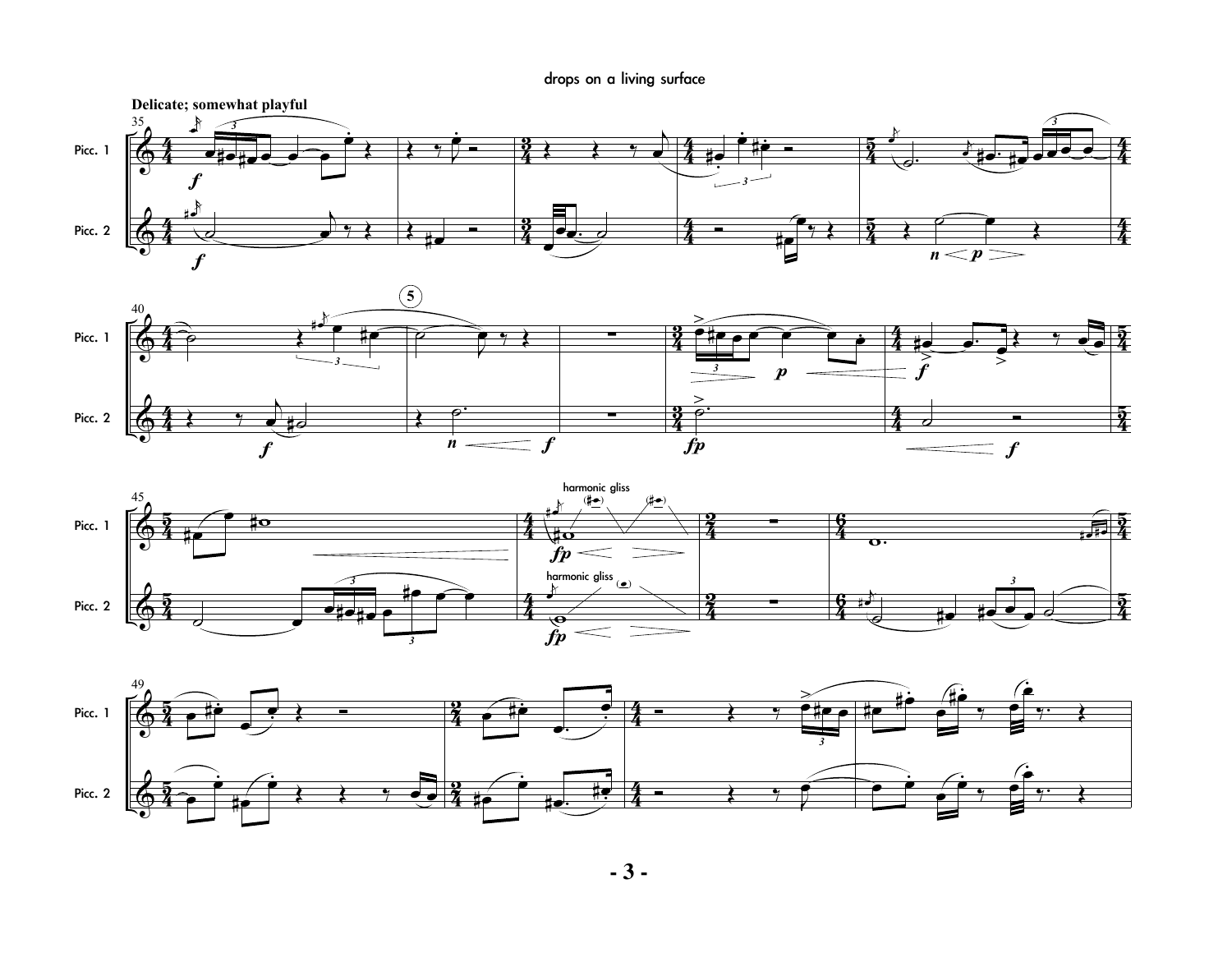







 $-4-$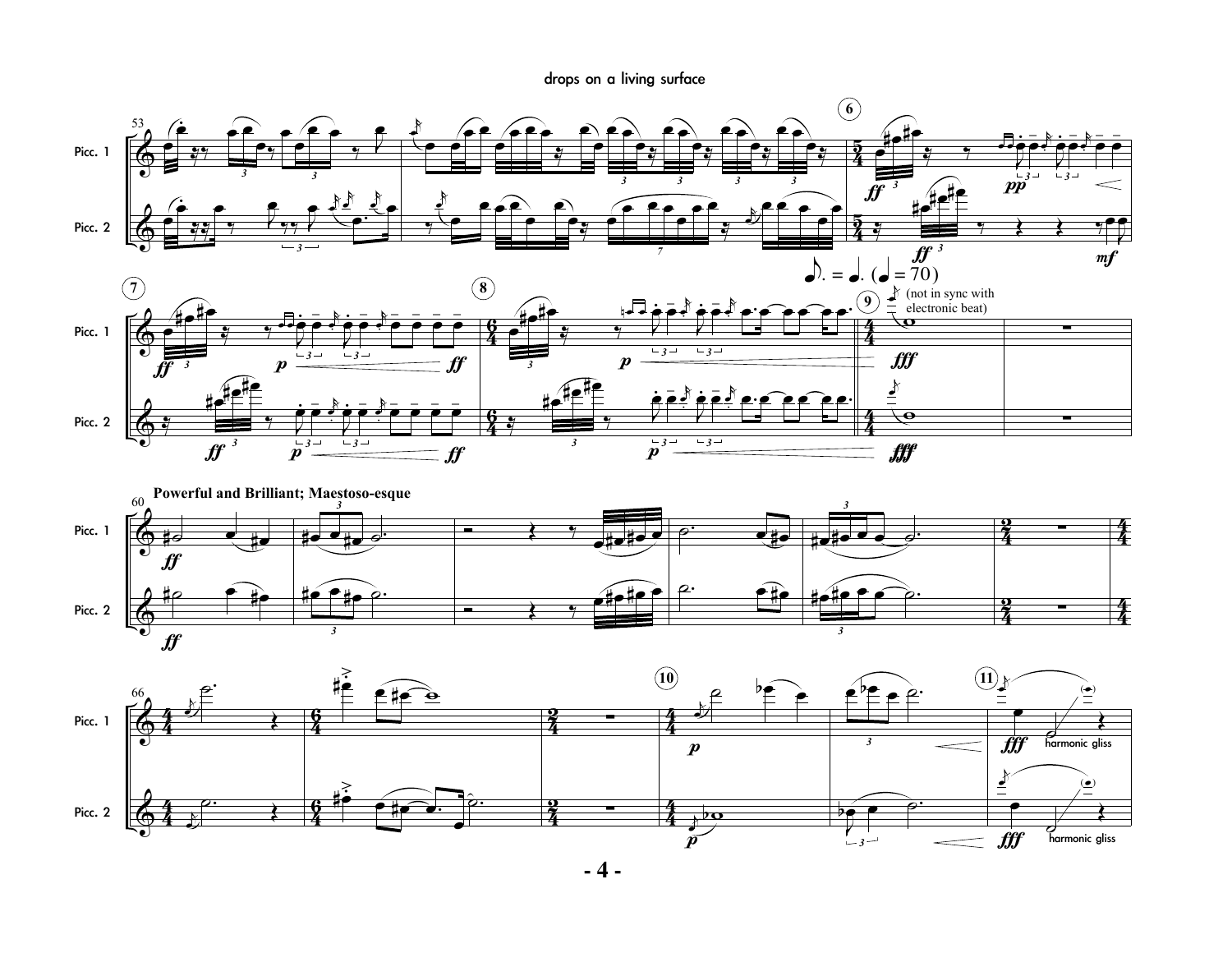

**- 5 -**